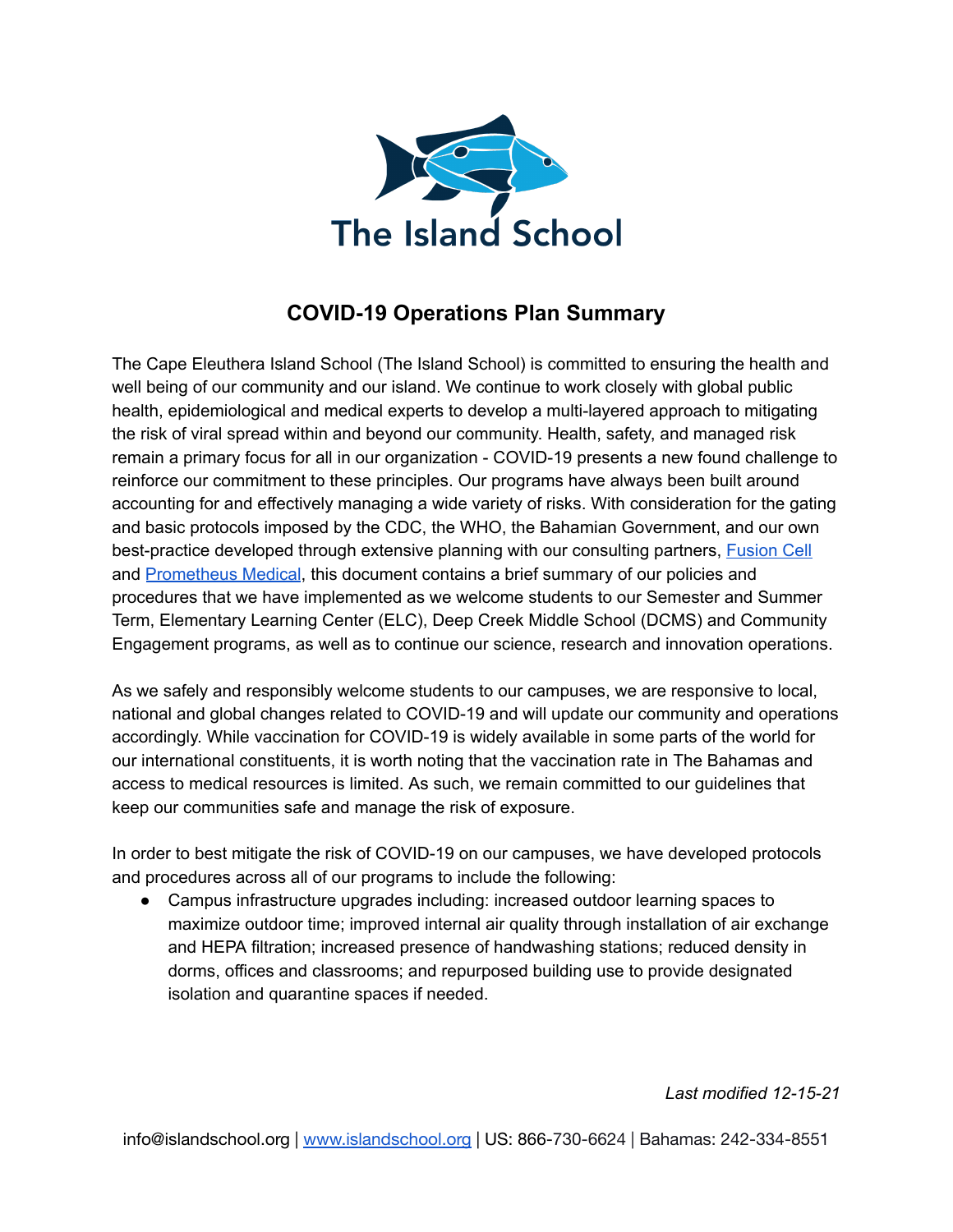- Detailed protocols and behavioral norms that exceed existing laws and regulations, which are specific to our environment and are based on best practices and guidance from our consulting partners who are experts in public health and epidemiology.
- Continued approval by the Board of Directors, legal advisors, and other agencies.

We are confident in our ability to deliver in-person programming, understanding that the situation may change rapidly and the content of this document may change without notice.

# **On-Site Programming**

Current on site-programming accounts for travel limitations and revised health and safety criteria, as well as the individual decisions of our constituents.

# **Approach and Plan to Mitigate COVID-19 Risk**

The Island School takes targeted, science-backed approaches to reduce the potential for disease transmission on campus. These engineering, administrative and exclusion controls complement our Health Protection Protocols while enabling the best experience possible during a pandemic. They include:

- Encouraging vaccination for all who have access
- Pre-travel, travel and arrival quarantine and/or testing protocols to ensure we begin each program virus free
- Programming in smaller cohorts or "Family Units" to reduce exposure and intersection
- Restricting visitors and guests
- Daily health screenings for students and staff
- Increased utilization of outdoor learning spaces and surroundings
- Increased medical footprint
- Testing capabilities for COVID-19

All community members will follow these basic principles to limit the spread of disease.

- Daily Health Screenings
- Face Covering (wearing a mask) as cited by our Health Protection Protocols
- Physical distancing when mandated
- Hand-washing
- Sanitation and disinfection of common touch areas

Should it be necessary, our programs are prepared to maintain smaller cohorts and to reduce or eliminate intersections between those groups in order to minimize the risk of viral spread and to facilitate contact tracing.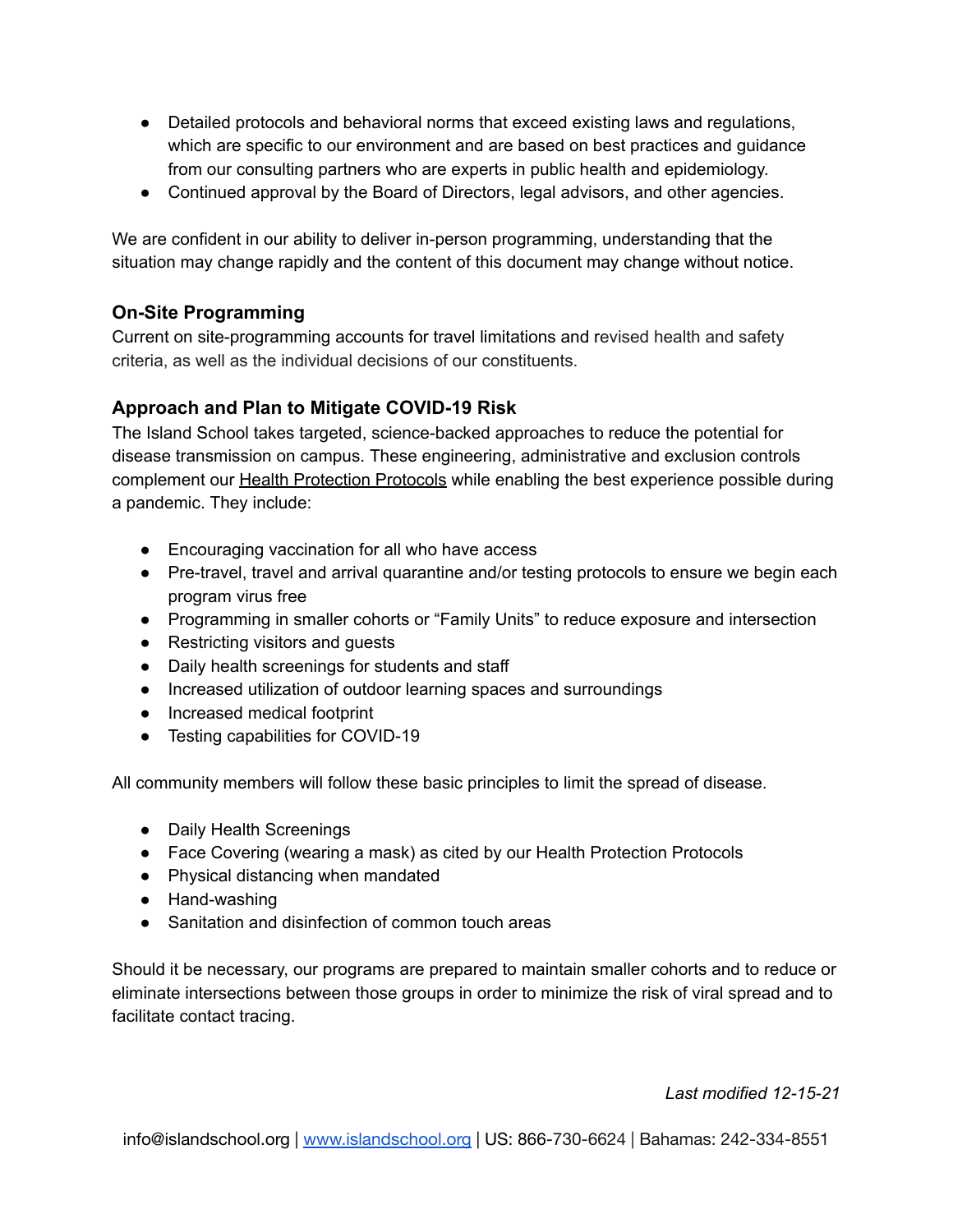# **Standard Precautions**

With significant guidance and insight from medical professionals, as well as a core team that understands our operations and infrastructure, we have made changes to the following areas to structure our COVID-19 mitigation on campus. Standard precautions exist for all employees, constituents, (and guests when permitted) of the Cape Eleuthera Island School. These precautions are focused on three key concepts outlined below:

**Facilities:** Modifications have been made to our campus infrastructure that aid in the prevention of illness (improved air quality, increase outdoor classroom space, install more handwashing stations, repurposing spaces for de-densification and for isolation/ quarantine facilities, and the installation of signage to encourage appropriate behavior).

**People:** All persons on campus, including employees and students (and guests when permitted), will follow the Health Protection Protocols including face covering (mask), hand-washing, sanitation and disinfection of common touch areas, physical distancing, and daily health screening.

**Program:** We have redesigned all of our programs to reduce the likelihood of exposure and limit the rate and breadth of spread in the event that COVID-19 is present in our community. Some of the underlying principles of these redesigns include: limiting student cohort sizes, minimizing intersections between groups, and instituting pre-arrival and on-site quarantine and/or testing.

# **Campus Health Services**

Our medical team and medically-trained faculty and staff currently consists of a paramedic, an Emergency Nurse, EMT's, Wilderness First Responders and remote access to mental health resources as needed. We have additional direct telemedicine support for both routine and emergency care. Additionally, there is a local clinic staffed with a doctor and paramedic 35 minutes away in Rock Sound with whom we work closely. We utilize life flight and air evacuation services that allow us to respond as necessary for more definitive medical care.

# **Designated Quarantine and Isolation Spaces**

● We have prepared protocols and spaces to properly care for sick or presumed sick community members and have repurposed spaces on campus if needed for isolation (sick or presumed sick individuals who need to be separated, monitored, and cared for) or quarantine (potential contact with someone who has tested positive for COVID-19 and who will thus require monitoring and separation from the broader community).

# **Personal Responsibility**

● Regardless of our own personal comfort with risk, the most effective thing we can do to keep our friends, colleagues and neighbors safe is to follow the guidelines, identify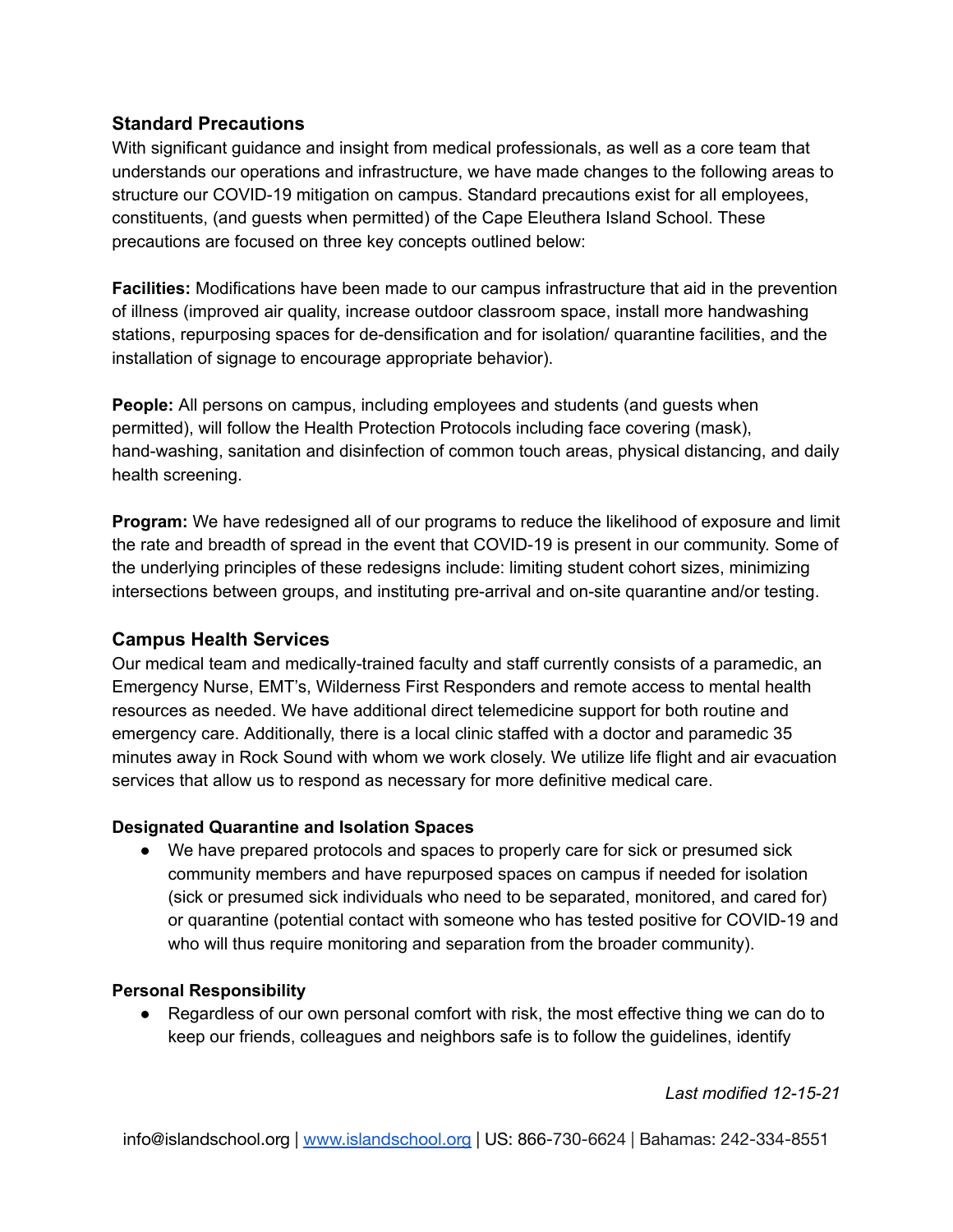problems AND solutions and course-correct as necessary. COVID-19 has changed how people interact with each other and their environments. We are committed to supporting the health and safety of our island neighbors as well as everyone in our community and as such, we must remain vigilant.

#### **Vaccination Policy**

A fully (or near fully) vaccinated community allows us the greatest promise to not only protect students, staff, faculty, and neighbors, but also provides the opportunity to function more normally, without significant adaptations or modifications to our programming and housing. As such, we are working hard to encourage vaccination (and make it accessible) for our staff and are requiring vaccination of our students/clients for participation in certain programs when they have adequate access to vaccines based on age, location, and travel.

#### **Masking**

Based on consultation with medical experts and evolving recommendations from the CDC and government, masks are generally required but may be removed in certain circumstances, based on the nature of the activity that individuals are participating in and the vaccination status of the group. As a general rule, masks continue to be required on campus in compliance with governmental regulations and best practice for COVID mitigation.

# **Hybrid/Online Options**

Should Bahamian laws change, or unforeseen circumstances arise, our educational programs are prepared to shift to hybrid/online options that continue to educate and engage students with a mission-driven focus. All of our programs are forward-thinking and planning for multiple contingencies given the current state of global uncertainty.

# **PROGRAM SPECIFIC MODIFICATIONS**

#### **Semester & Summer Term Faculty and Students:**

- Proof of full vaccination prior to arrival
- Negative RT-PCR or RAT COVID-19 testing prior to travel
- "Working Quarantine" upon arrival on Eleuthera
- Testing on arrival day and post-working quarantine
- Daily health screenings
- Testing, isolation and quarantine as necessary

#### **Local Programs**

• Grade level cohorts of 8 or fewer students with 2 adults (1 group per day)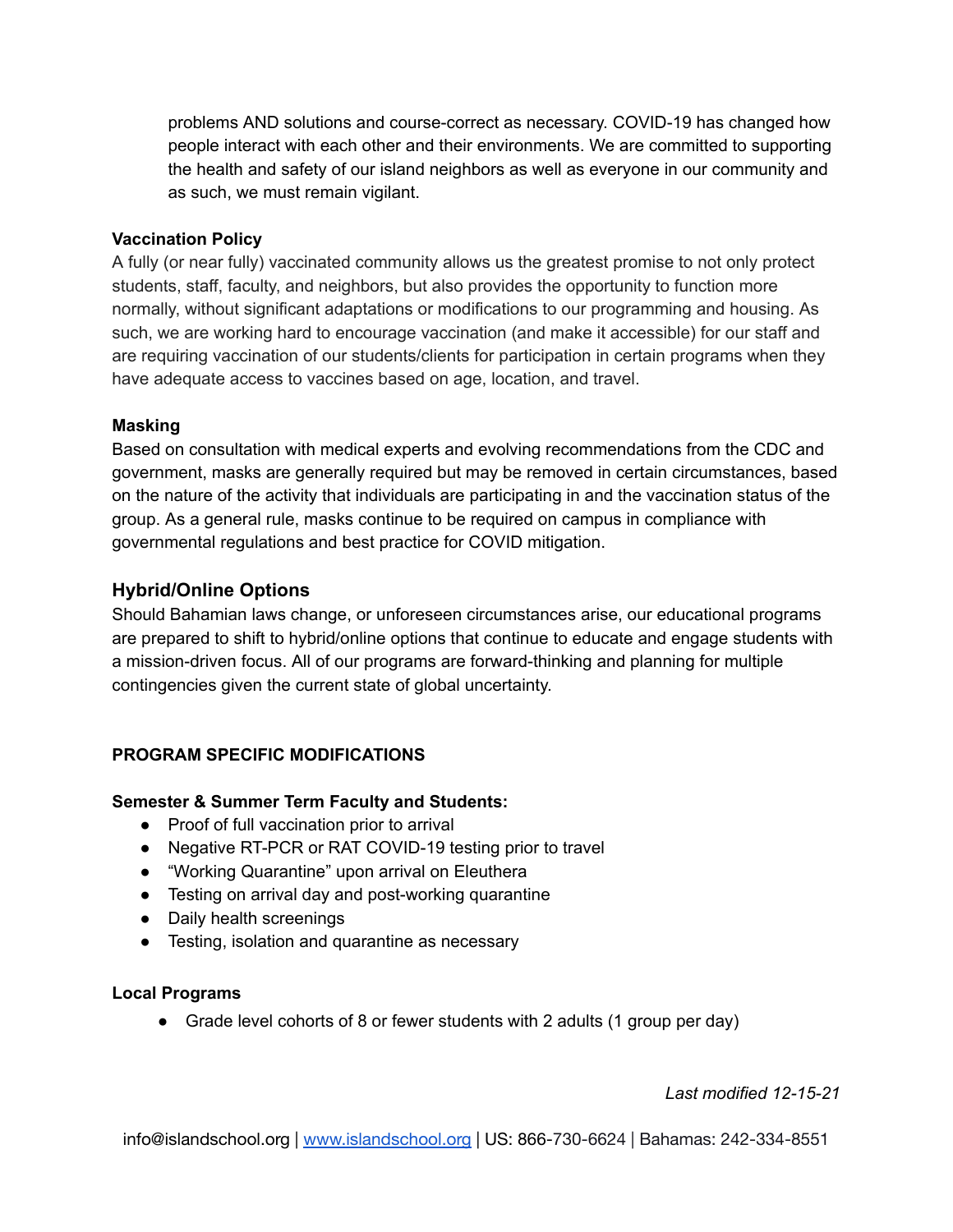- Social distance learning time with stable wifi connections on our campus or an appropriate space in Deep Creek (literacy, math, environmental science)
- Students will have a daily health screening before pick up
- Students have been pre-screened for health concerns/ any COVID-19 risk factors
- Masks, social distancing, hand sanitizing will be followed
- Lunch and snack time will be provided

#### **Elementary Learning Center Faculty and Students**

- Small student groups in well-ventilated, primarily open air spaces, contained within The Island School campus
- Daily health screenings for all staff and students before entry
- Revised drop-off and pick-up procedures that maintain social distance and limit access to school
- Designated spaces on campus for all activities to eliminate or minimize intersection of students with staff or others in the community
- Installation of ventilation fans to ensure air exchange in learning spaces
- Enhanced daily sanitation schedule
- Qualified medical team to evaluate and monitor any concerns
- Testing and isolation at home as necessary
- Limited group size

# **Deep Creek Middle School Faculty and Students**

- Daily health screenings before entry
- Revised drop-off and pick-up procedures including transportation
- Maintain smaller groups to reduce overall density and movement of students around campus
- Enhanced daily sanitation schedule
- Additional outdoor learning space to reduce density and increase air circulation
- Addition of HEPA filtration in air conditioned spaces
- Each child has been provided their own laptop for use in school and at home.
- Quarantine and isolate at home as necessary

# **Sources of Information and Guidance**

We understand that there is an enormous amount of information, some of it mistaken, deliberately false, or outdated, about COVID-19. For this reason, we want to be transparent about the sources we have chosen to trust. In addition to guidance being provided by the CDC and the Bahamian Government, we have been working with two consulting groups specializing in public health, epidemiology, and emergency medicine who have been supporting schools and businesses throughout this pandemic in developing sound and